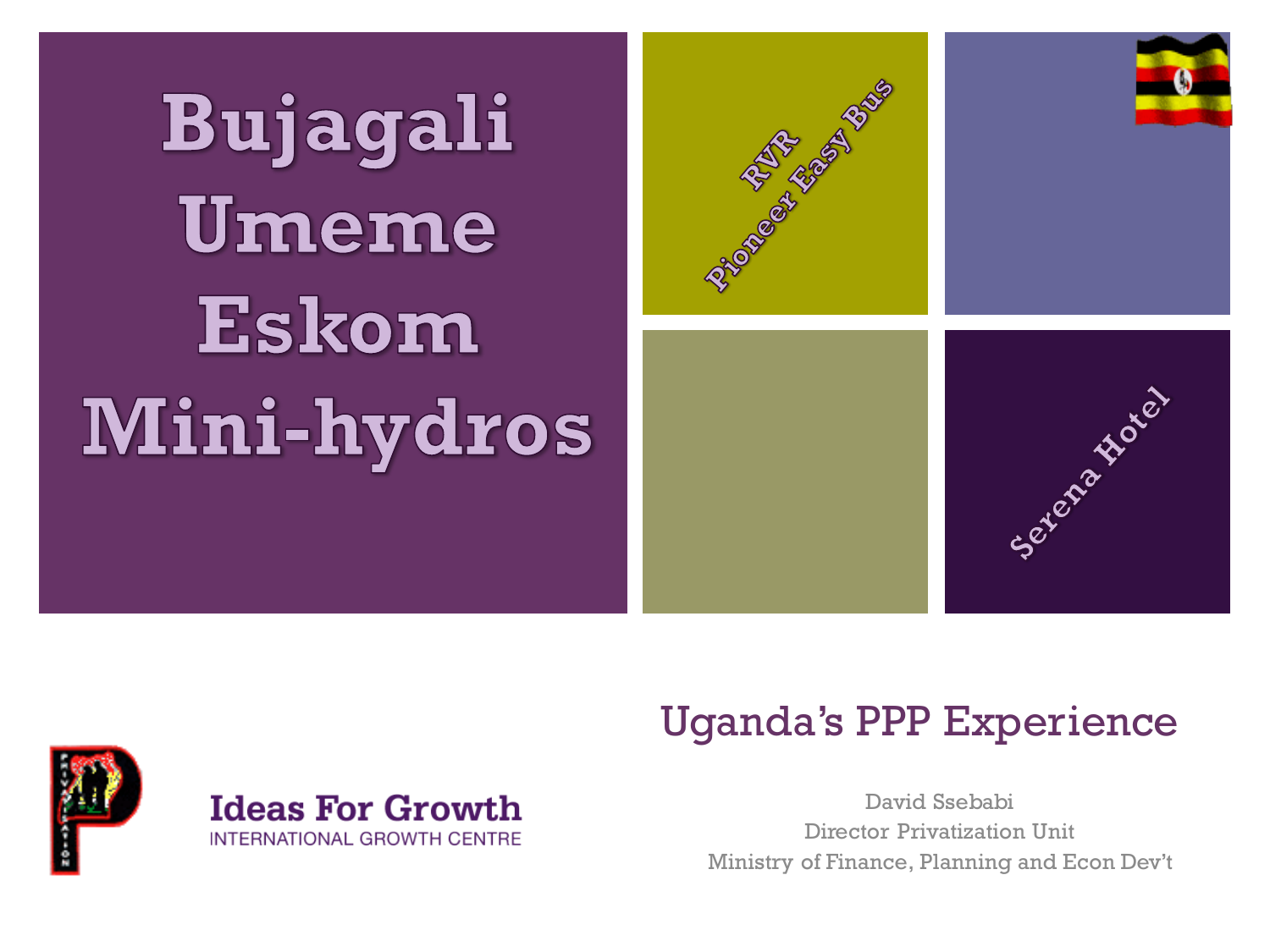# **Highlights**

Government Commitment (2008/9 budget)

- **E** Limited experience in PPPs
	- **Concessions arising from privatisation**
	- Sector driven concessions
- Ad hoc & poorly coordinated mixed results
- **PPP** framework being developed
	- **PPP Policy approved**
	- **PPP Bill approved by Cabinet**



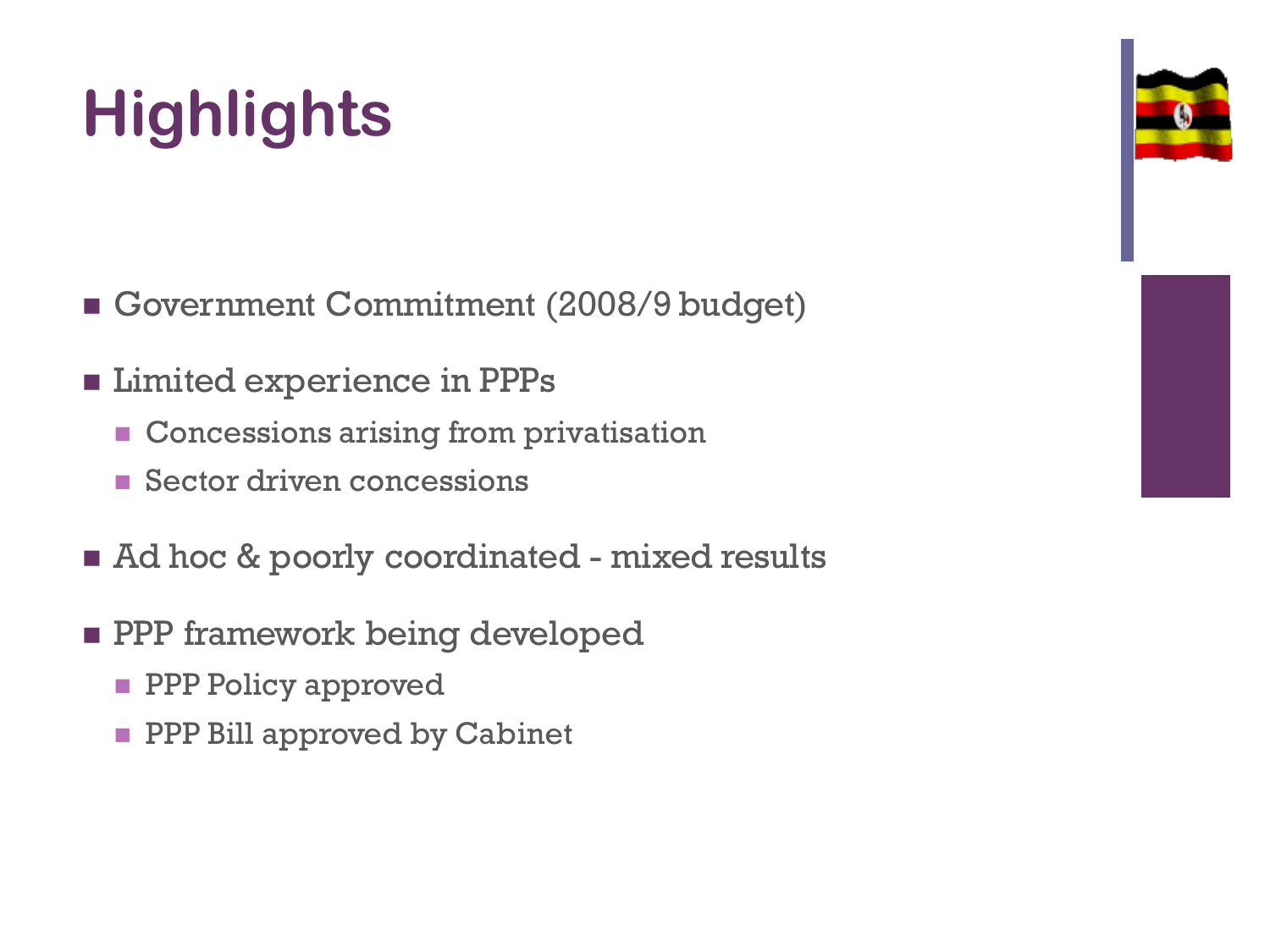### Recent PPP Projects



| <b>Sector</b>                     | <b>Project</b>                                                                                                                         |
|-----------------------------------|----------------------------------------------------------------------------------------------------------------------------------------|
| Transport                         | <b>Rift Valley Railways</b><br>Pioneer Bus Co - BRT                                                                                    |
| Energy                            | Bujagali Hydro<br>Eskom - Hydro<br>Umeme - distribution<br>Aggreko Thermal Plant<br>Mini-hydros-several<br>West Nile Power – mini grid |
| Water                             | <b>Small Towns Water Projects</b><br>Kampala Ondeo Management Contract                                                                 |
| Tourism                           | Serena Hotel                                                                                                                           |
| <b>Business</b><br>Infrastructure | Local Market Developments - several                                                                                                    |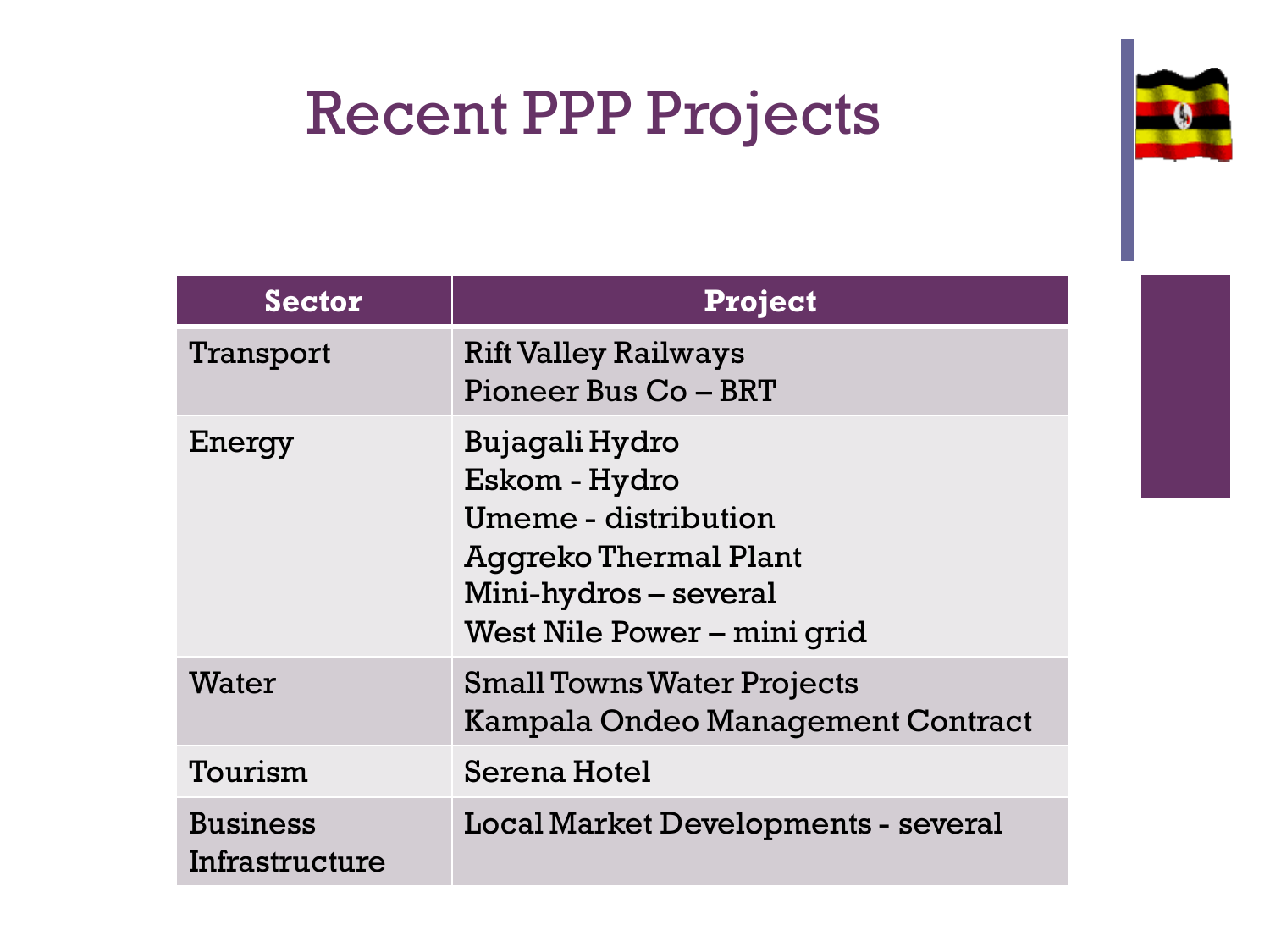

## Structure of Umeme Concession

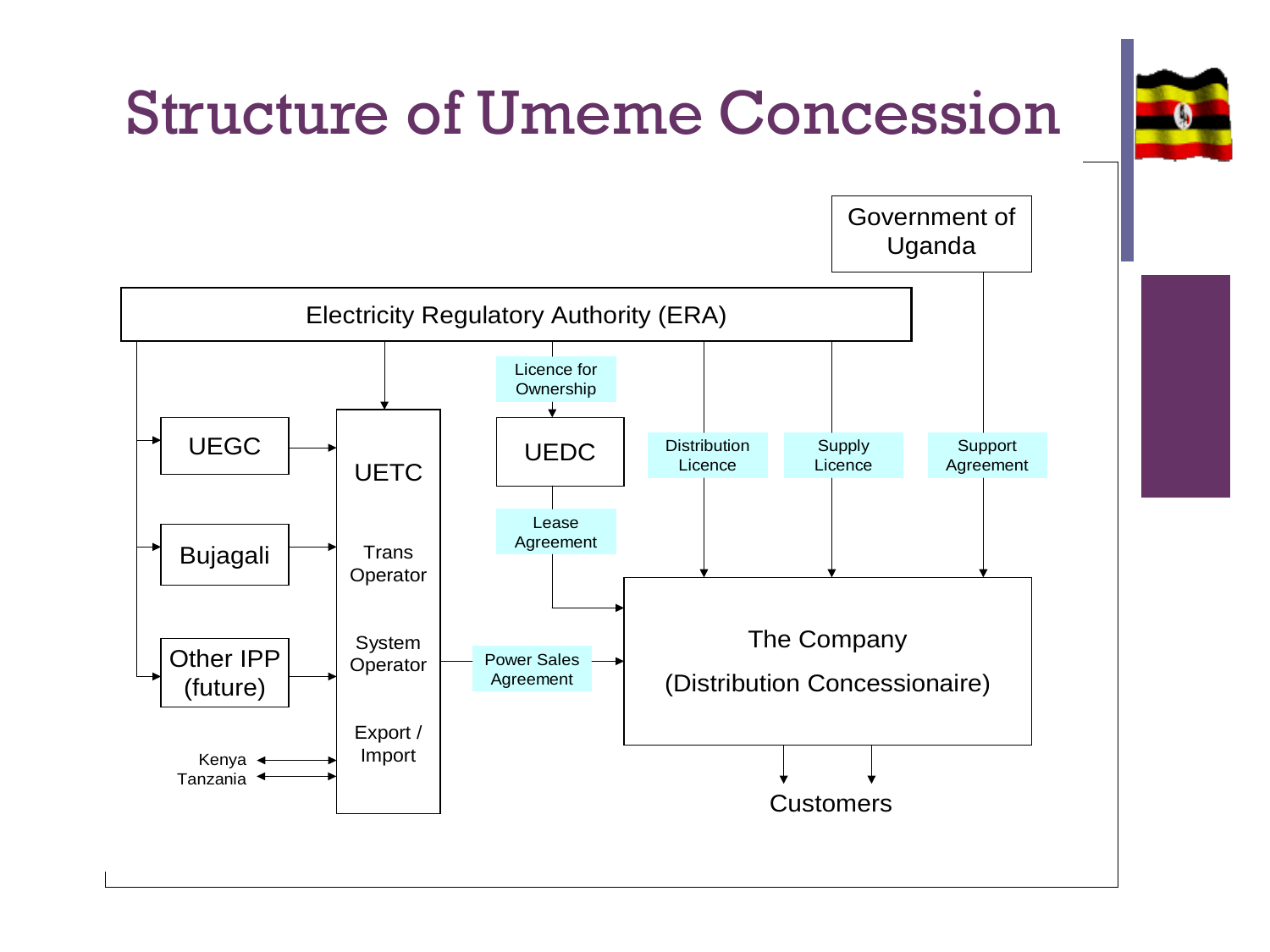## Agreements provide for:



- ■Supply electricity within 1.0 km beyond existing grid
- ■60,000 new connections in the first five years
- ■25,000 new connections per year thereafter
- **Quality of supply and customer service** standards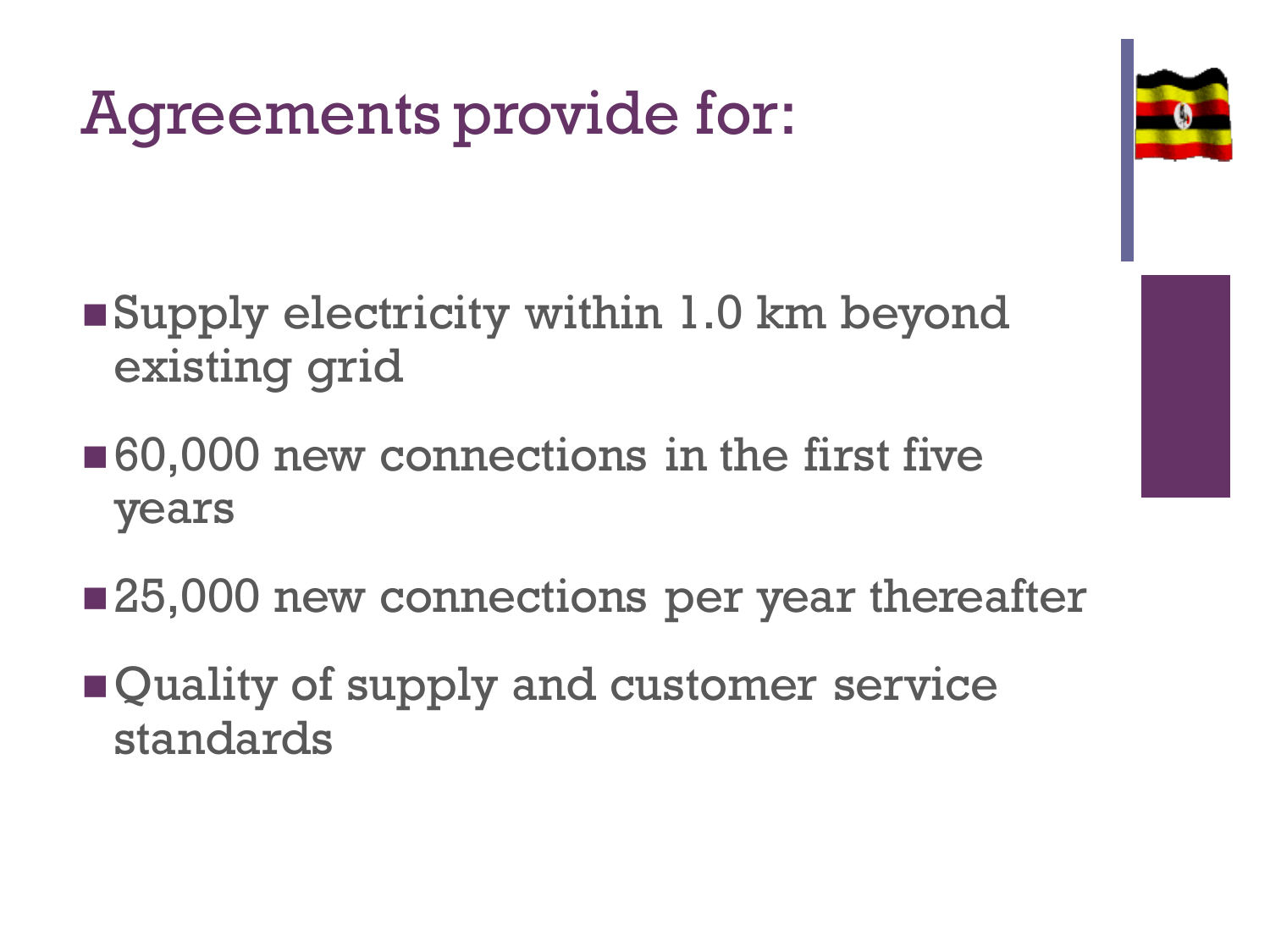# Impact of Umeme Concession



- $\blacksquare$  High system losses (35% to 40%)
- **Low revenue collection rates** (65% in 1996/97)
- $\blacksquare$  High accounts receivable (7 months of sales in 1997)
- **Poor quality service (frequent** power outages and system breakdowns)
- $\blacksquare$  Access at only 5% of population

#### Before Concession **Performance after Concession**

- **System losses reduced to 27%**
- Revenue collection at 98%
- Accounts receivable at 1 month
- **Umeme servicing debts that it** took over during concession
- $\blacksquare$  Access to power  $>10\%$  of population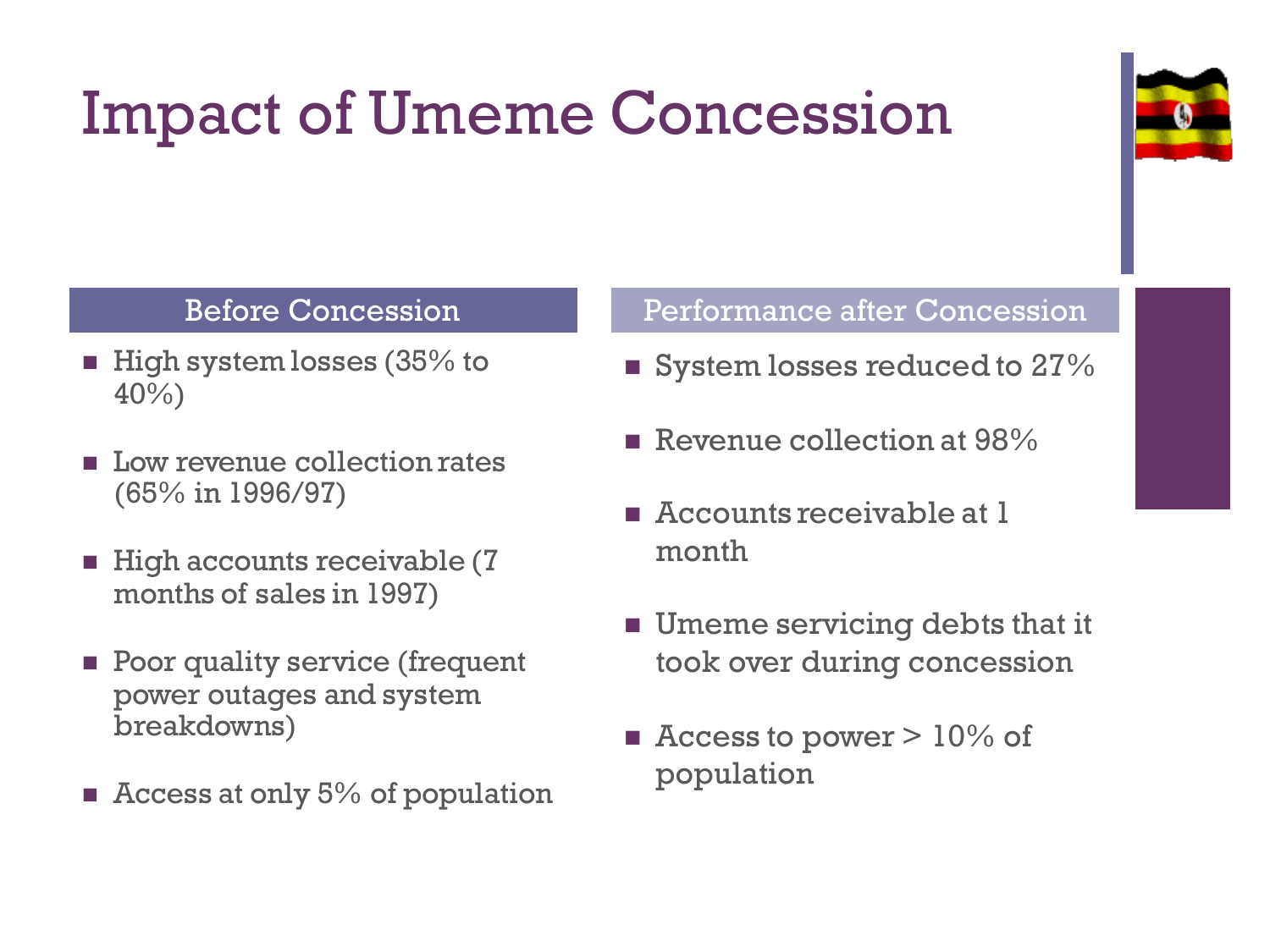#### Other benefits



- $\blacksquare$  Tax generation ~ \$24m corp tax and \$33m VAT in 7 years
- Lease payments  $\sim$  \$110m in 7 years
- $\blacksquare$ Investments  $>100$ m to date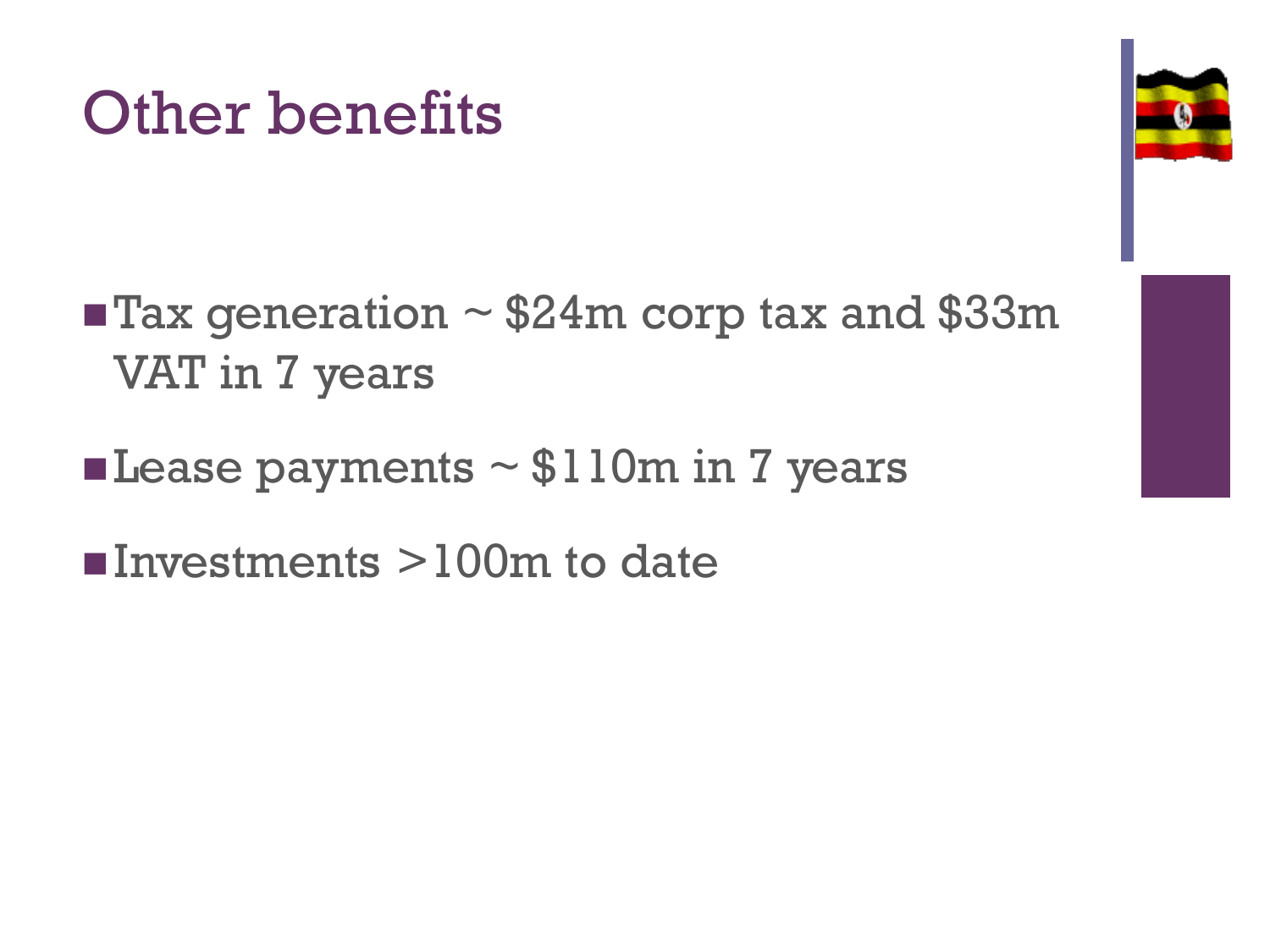

- Nature 2006 drought
- High cost of heavy fuel oil for thermos
- Unfavourable forex movement
- Insufficient power delays in Bujagali
- $\blacksquare$  High expectations  $-$  inquiry by Parliament

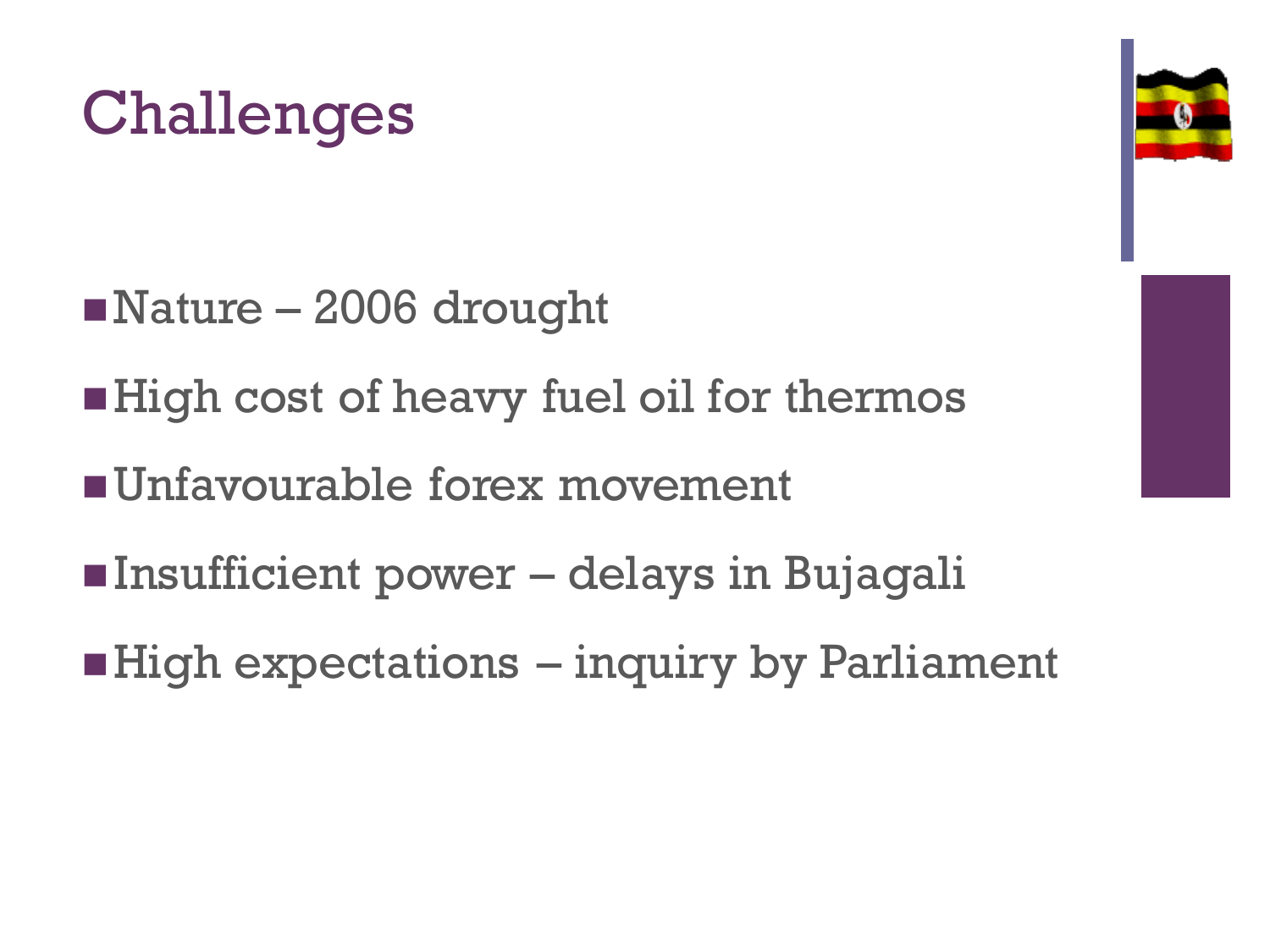#### **Rift Valley Railways - Concession Structure**



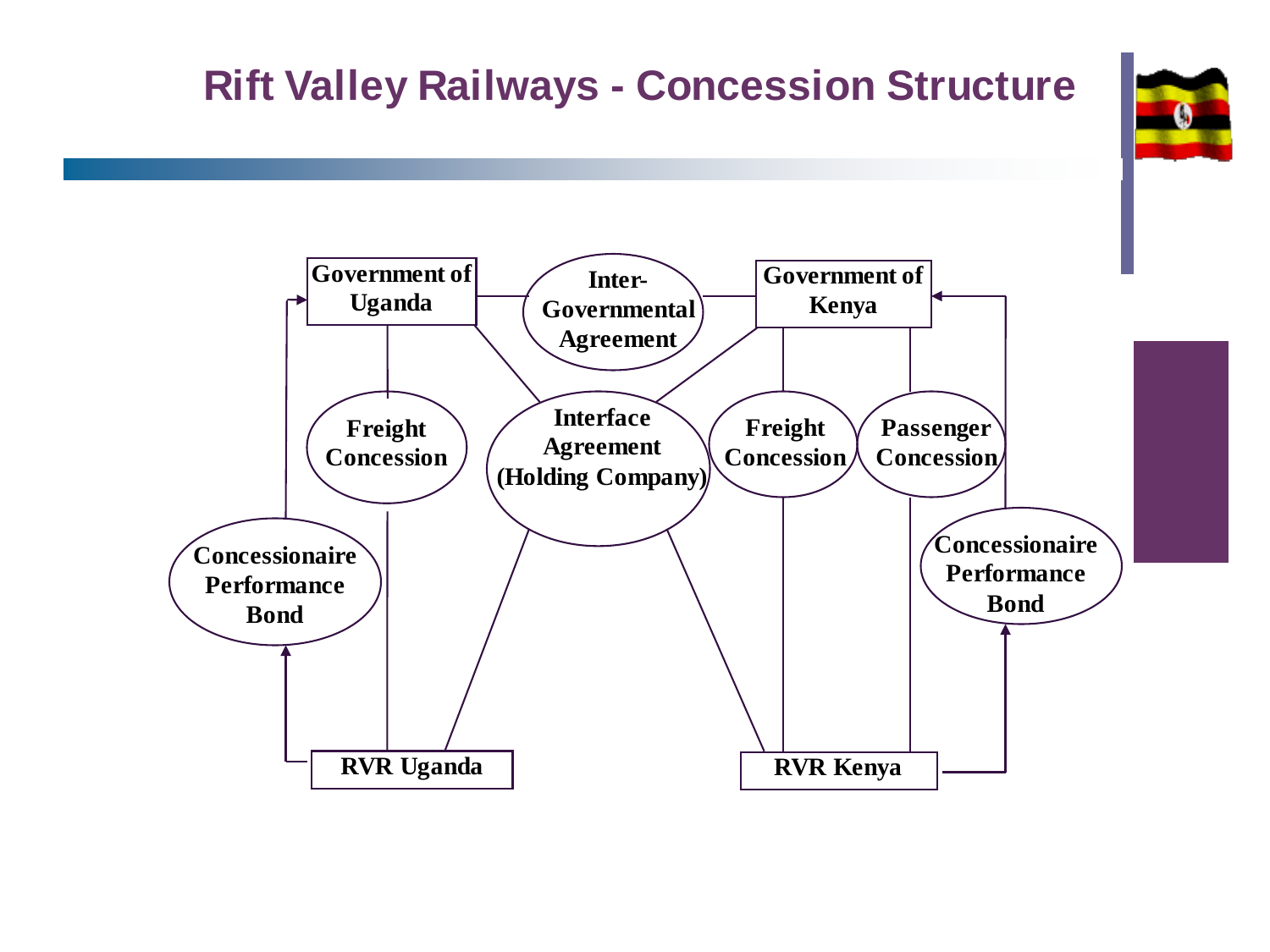# Rift Valley Railways – how it performed



- **Meet specified freight** volumes
- Investments in infrastructure and equipment
- **Quality and frequency of pax** services (Kenya)
- **Naintain infrastructure and** equipment to set standard
- Conform to set safety standards
- Pay agreed concession fees

#### Concessionaire Obligations Performance at restructuring

- **Low freight volumes**
- **Investment targets not met**
- Quality and frequency of pax service not met
- **Infrastructure and equipment** not maintained per standard
- Safety standards not conformed to
- Defaulted on payment of concession fees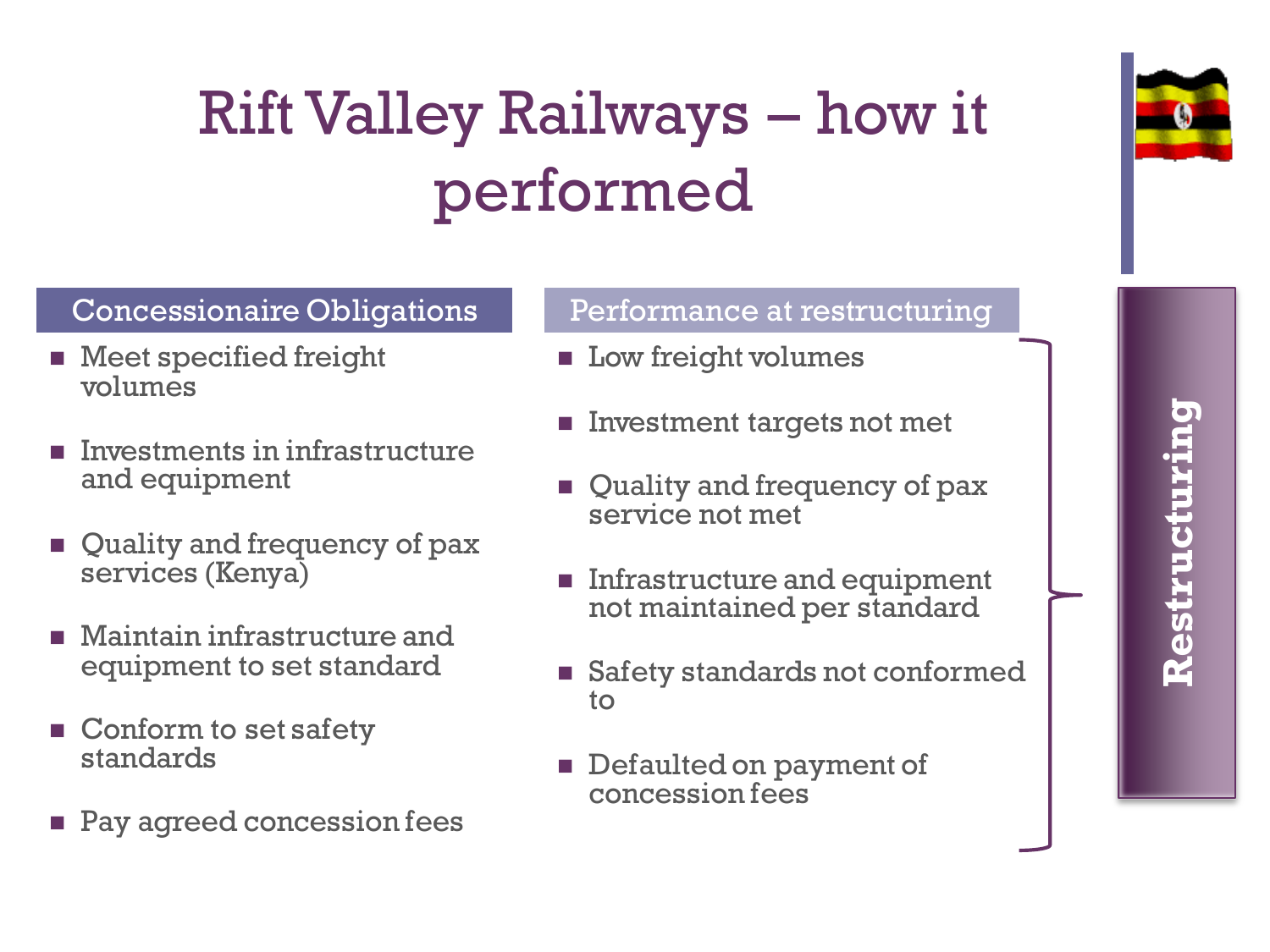

# Restructuring of the joint concession

- Reasons for poor performance:
	- **Poor management**
	- **Lack of technical expertise**
	- **Inadequate funding**
- Government Intervention:
	- Substitution of lead investor
	- Renegotiate agreements to provide for
		- **Minimum investments of \$40m in 24 months**
		- Obtain financing of \$54m in 24 months
		- New technical services agreement
		- $\blacksquare$  Exclude certain assets from the concession
- **E** Restructuring took a lot of time and effort, but resulted in:
	- New performance targets
	- **New financing**
	- Introduction of new technical services partner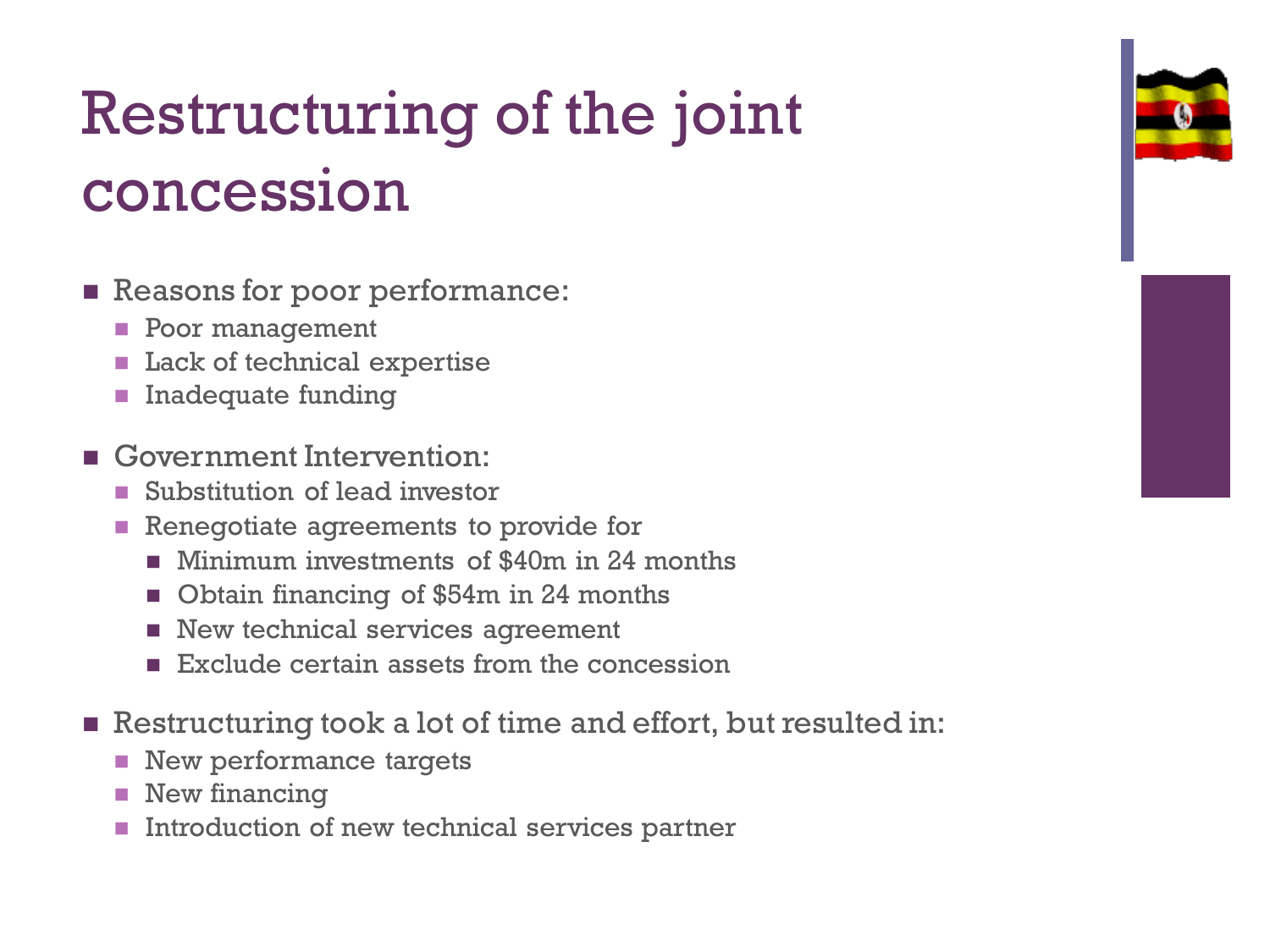#### Lessons learnt

- Limited capital local/foreign.
	- Rudimentary and nascent financial/capital markets
	- Recent global financial crisis
	- Recent trend of global interest in emerging markets may help.
- **Transparent procurement process.** 
	- Need thorough review of feasibility of projects
	- **Must have competitive tendering**
- **High expectations and perception problems.** 
	- **Private sector viewed as the panacea for all infrastructure** needs
	- **Private sector is expected to deliver at any cost since they** make "huge profits".
	- Tendency to still view state enterprises as a means of resource distribution even at the risk of less productivity and efficiency

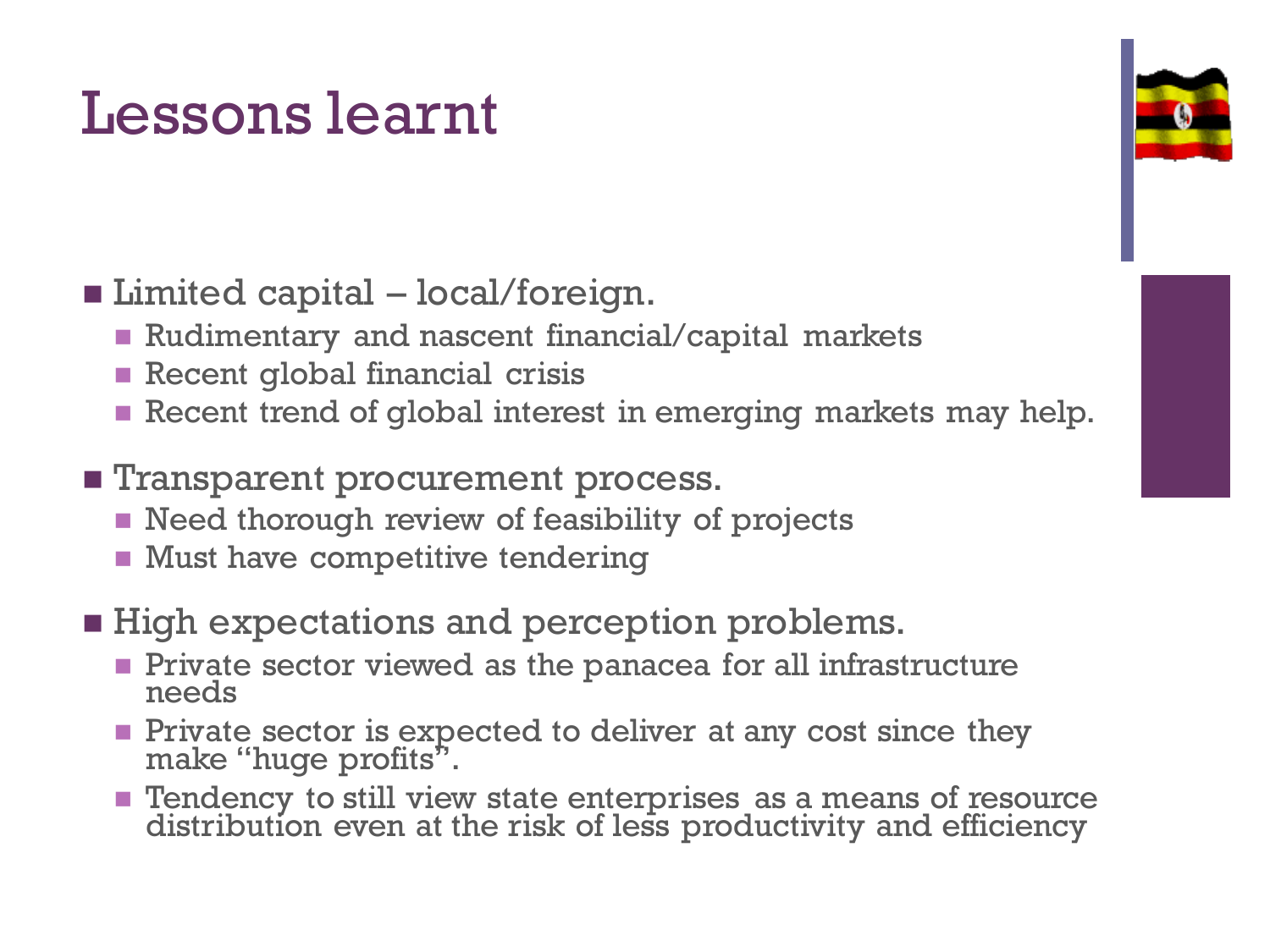### Drivers for success

- **Political commitment**
- **Political and economic stability**
- **E** Legal and regulatory reforms
- **Exercise 1 Pechnical and management capacity** 
	- To structure the project and procure the private party
	- $\blacksquare$  To monitor the concession contract
	- **To renegotiate**
	- **To management public perception and expectations**



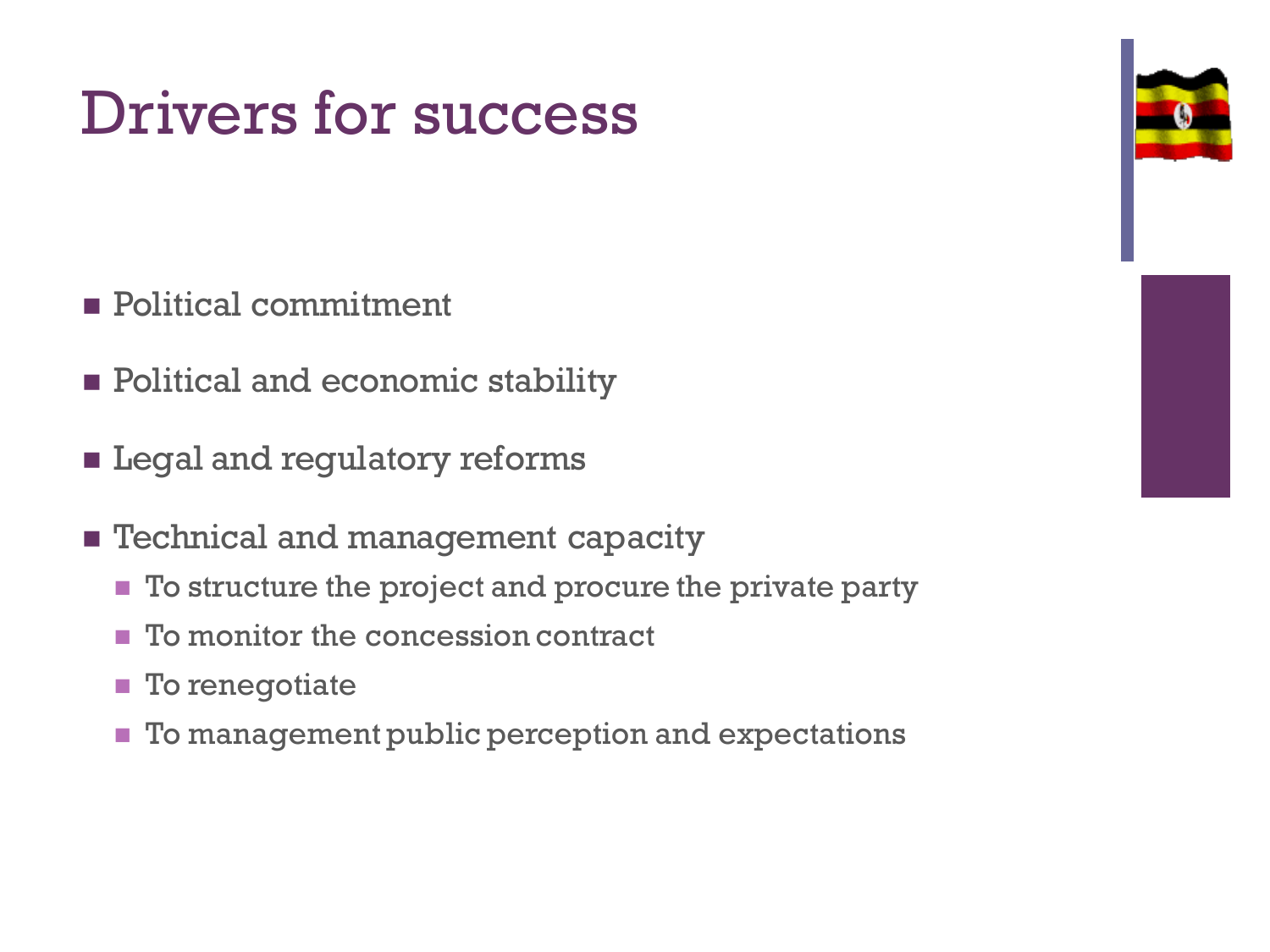# When the going gets tough!

- **Temptation for government to to take back the project but** beware:
	- **Cost of restarting the project under government may be too high**
	- Set precedent and drive away foreign investors leading to reduction of private sector investments
	- Immediate burden on the national budget to meet capital and operating costs of the enterprise
	- **Lack of credibility of government policies and programs**
	- **Litigation which may not enable government to immediately take** over the project
	- **Cost of buy out payments which may be large depending on** when government proposes to takeover the project

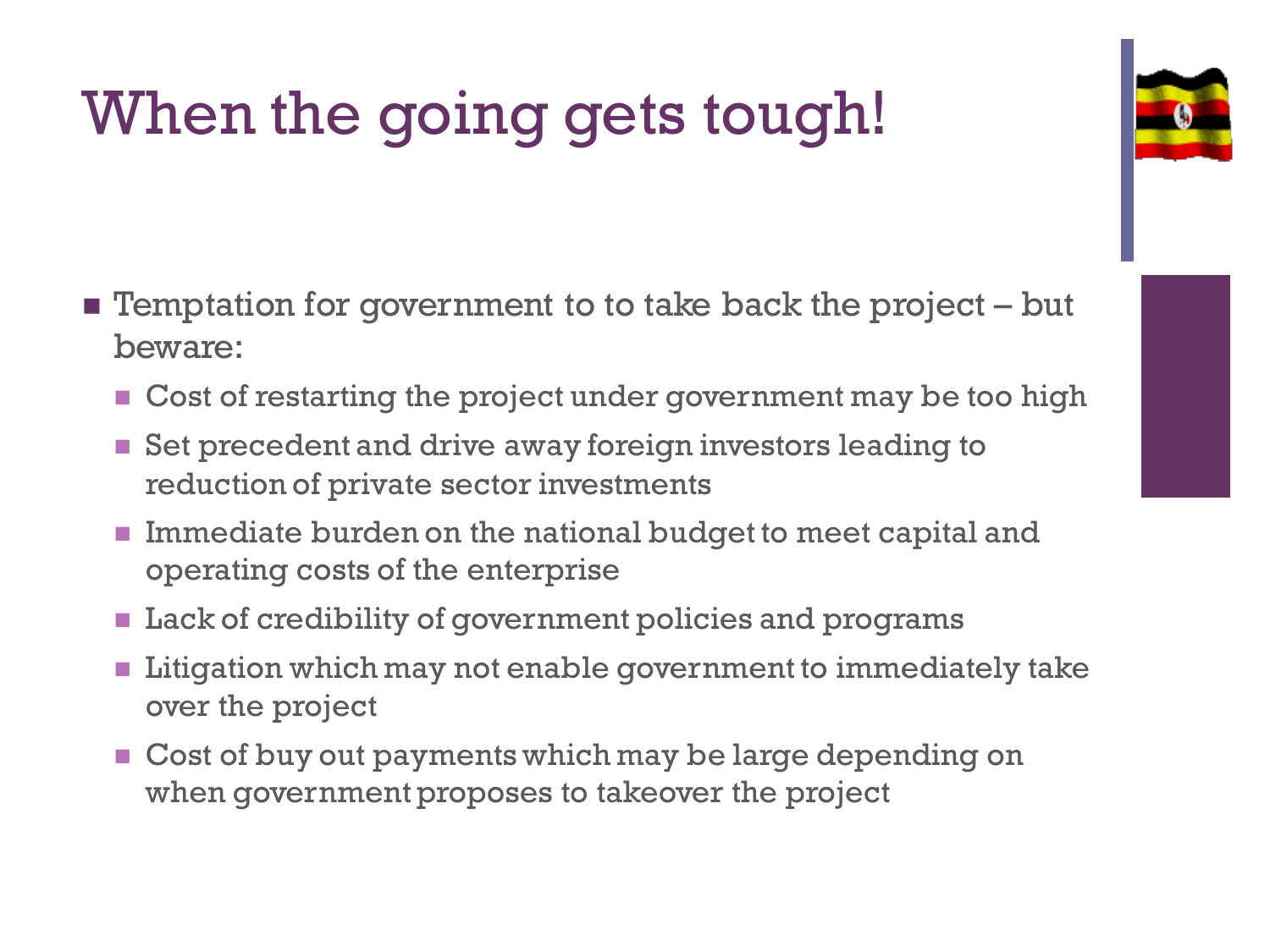# The tough gets going, otherwise???



- **Lost opportunity to realize investments**
- **Example 1** Increase in political risk profile of the country
	- **Downgrading of credit rating**
	- Investors will demand guarantees for future projects
	- **Higher return on investment demanded by investors**
- **Drop in doing business index, hence discourage FDI**
- Erosion of public confidence in contracting with government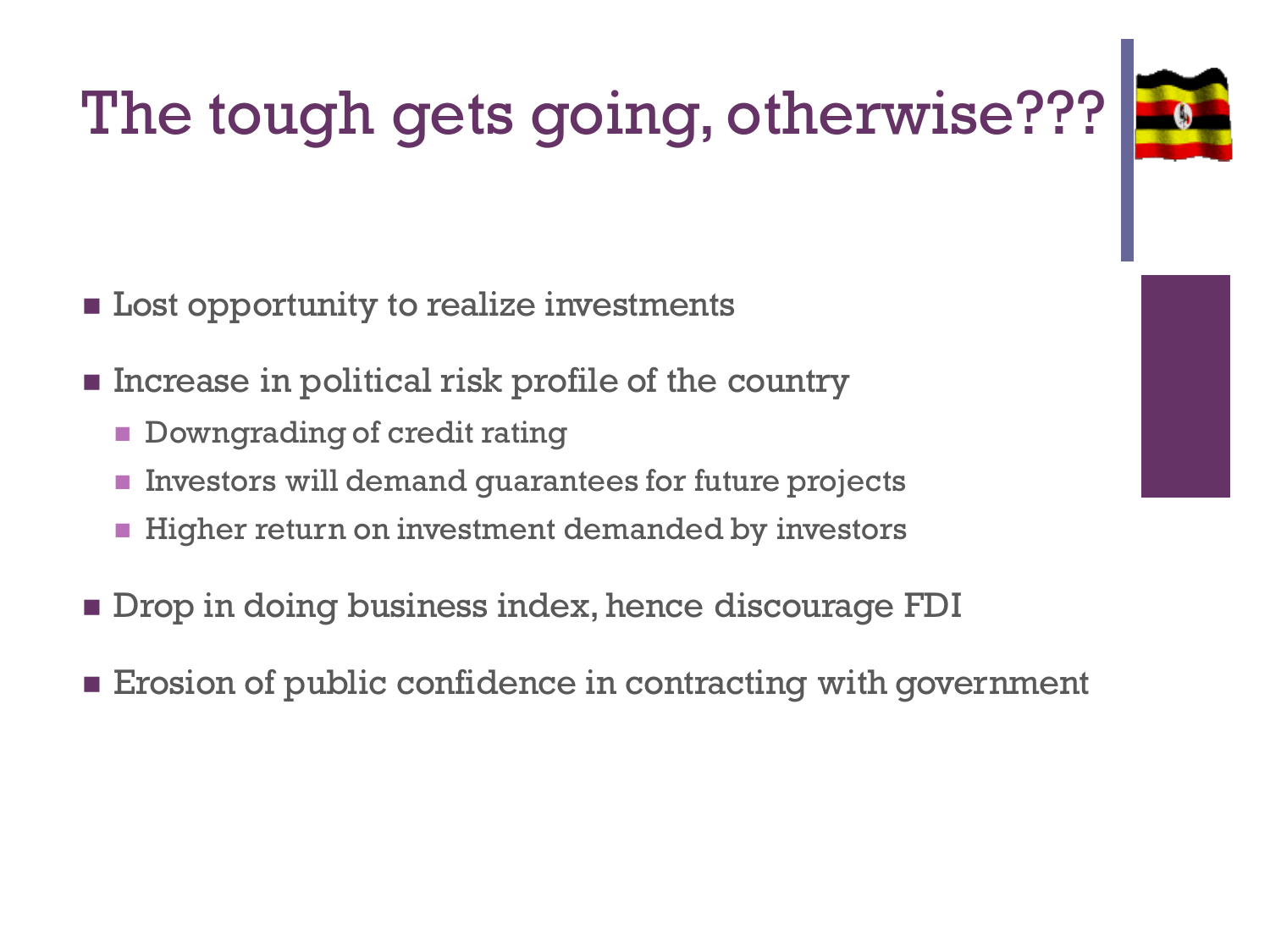## Examples of attempted policy reversals in Africa:

#### ■ Zambia

**Following democratic reforms in 1991, Zambia embarked on several** economic reform programmes. However, from mid-1995 onwards Zambia began to reverse a number of its reforms and deferred implementation of earlier commitments. Trade and foreign exchange reforms were affected and FDI plummeted. The outcome was that by 1999 poverty in Zambia had intensified

#### ■ Ghana

Ghana began implementing a comprehensive economic reform program in 1983. Despite major improvements in the economic situation for several years, reversal of several policies led progress to come to a grinding halt in 1991 and 1992 with spiraling inflation and runaway depreciation of the Cede. Despite efforts to resuscitate the economy, the government has since failed to vigorously promote the economic reforms

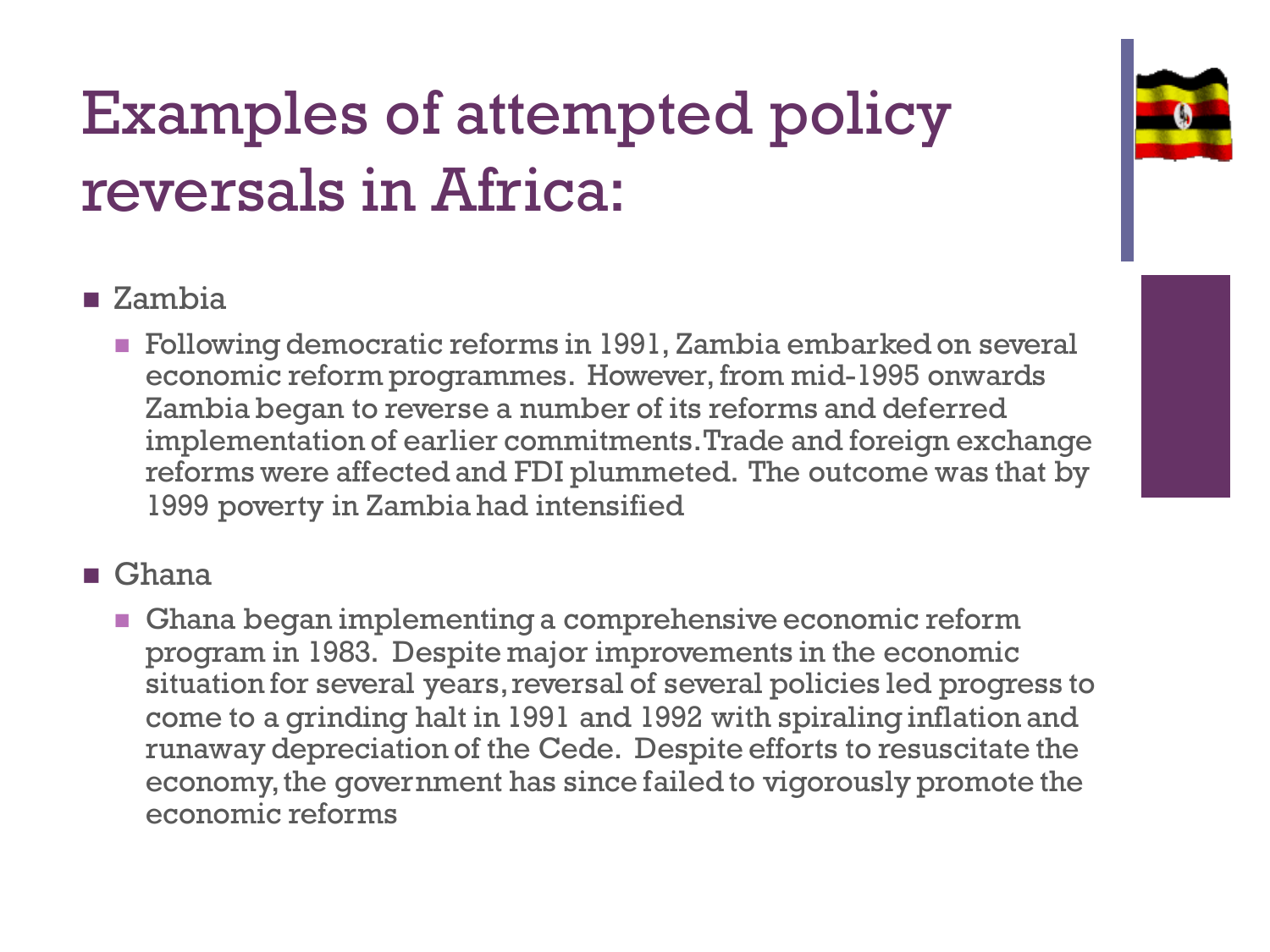## Way forward?



- **PPP** Policy in place, however need
- **Example 1** Legal reforms to streamline PPP implementation enact PPP Law
- **E** Establish PPP unit to coordinate implementation of PPP program
- Build capacity of government departments and agencies to develop, procure and monitor PPP projects
- **Ensure extensive stakeholder consultations during PPP** project development, procurement and delivery
- **Public awareness**